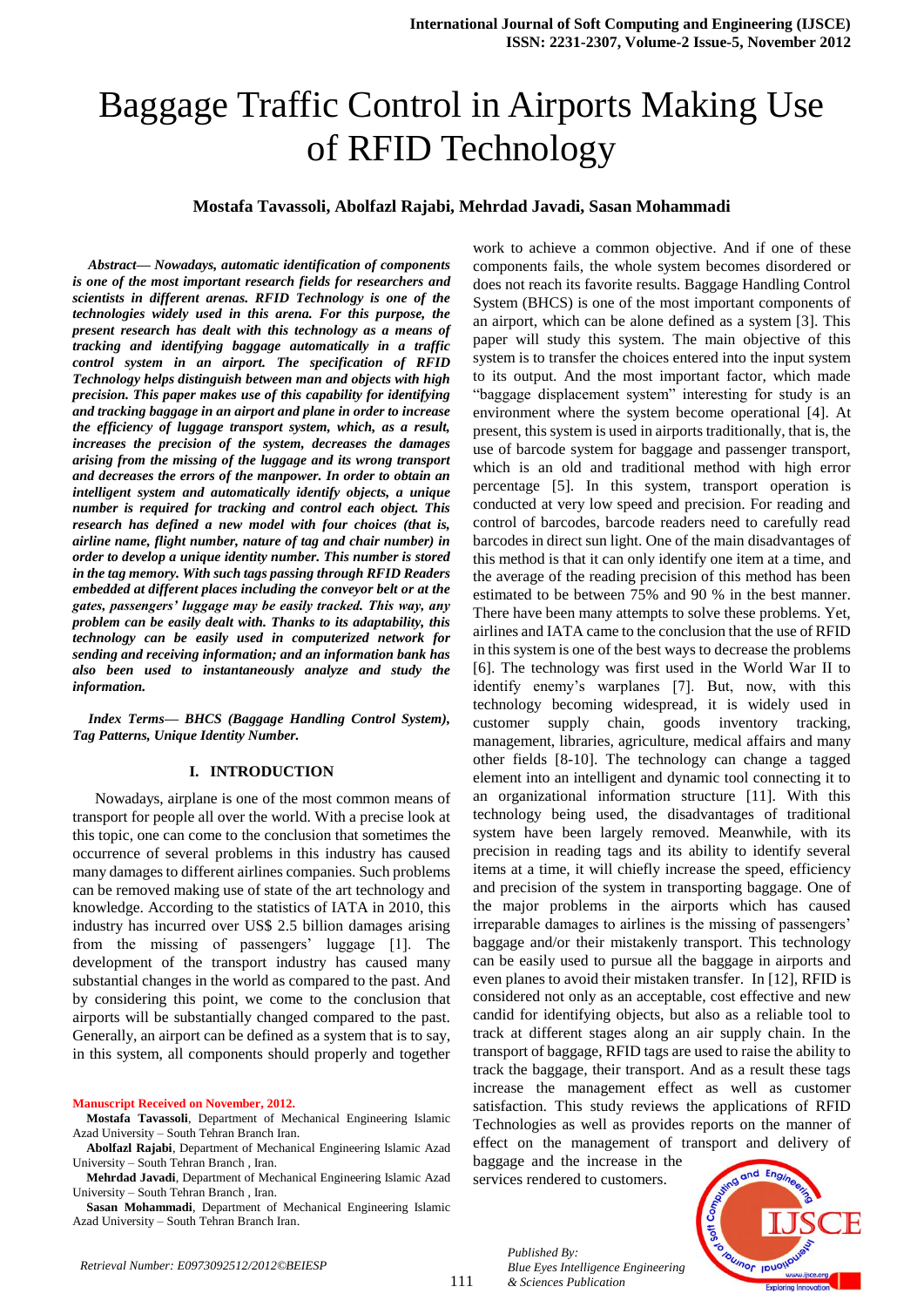## **Baggage Traffic Control in Airports Making Use of RFID Technology**

This operation has been completed in a four-component structure. The presentation of RFID Technology as a widespread technology in automatic identification and tracking and recognition of all objects identify an object or a person at a certain distance making use of electromagnetic change [14, 15]. Meanwhile, in [16], RFID is deemed as a growing technology, which paves the way for the radio identification of objects and the reading of their related tags without needing to directly looking at the tags. In [17], RFID is construed as a new and state of the art technology with many practical applications in various industries. Owing to its properties such as dynamism, organization, state of being systematic, the technology has been warmly welcomed. Such an attention has caused a great revolution in IT. During the recent years, due to the widespread use of this technology in many airports, there have been many studies conducted by different researchers to review and analyze the place of tags and the manner of sticking them on baggage. In the preliminary study, tags were stuck on suitcases. But in [18], after the conduction of different and various tests, it was concluded that the best place for sticking tags is the wall of a suitcase. In [19], a series of results are shown and it is finally concluded that the best place for sticking tags is the wall of a suitcase. The paper conducted a test and determined the reading rate of tags to be 100%. This result has been obtained by the reading antennas in a distance less than that of the common RFID [20]. Ordinary UHF RFID tags make use of an ordinary bipolar structure for testing in an airport. Although they do not guarantee the best score in tag reading, the main objective of this study is to develop tags as a proprietary solution based on three-dimensional geometry [21]. In all industries, customers' satisfaction with the system's services has the last word. The article [22] it is believed that the provision of services for customers is one of the most important characteristics of service supply chain; and RFID may join the service supply chain through increasing services to the customers. This study finally tests and uses RFID in a real sample, describes the applications of this technology and introduces RFID as a service to customers in two external and internal manners.

Relying on RFID Technology and making use of Passive Tags, the present research designs a complete BHCS System in four designing and simulation stages and each section has its own function. The first section will deal with the definition manner of tags and definition of a proprietary pattern for storage in tags and information bank, base on which, tracking and controlling are easily conducted in the system. The second section deals with the review of security in the system as well as the management in unsafe conditions of the system. In the third and fourth sections, we deal with the manner of merging the baggage transferred and the baggage entered into the system. And we finally deal with the manner of conforming baggage to passengers. Finally, simulation is made, a conclusion is drawn from the hypotheses and the RFID Technology-based system is compared with the traditional system.

## **II. SOFTWARE & HARDWARE REQUIREMENTS**

Given that, for its design and implementation, each project is in need of the meeting of the software and hardware requirements, we review such requirements in this section of the paper. RFID Read/Write, UHF Passive MR6011, is the most important hardware that constitutes the basis of the study. Its specifications are provided in Table 1. The tags used here are passive. The standard frame of these tags will be studied in the next section. All these parts are in need of a wireless network and a powerful host for storing information for sending, keeping contact with one another, managing and storing. A computerized network of Wi-Fi easily meets our requirements in this field. This project requires a very powerful information bank such as SQL Server and/or Oracle to store the information of passengers and their baggage at their arrival in airports, to take query if needed and to conduct all the related operation. Here, we make use of SQL Server for storing and registering information.

| Model        | <b>MR6011A</b>                           |
|--------------|------------------------------------------|
| Protocol     | ISO 18000-6B, ISO 18000-6C (EPC Gen2)    |
| Frequency    | StandardISM $902 \approx 928$ MHZ Or ISM |
| Rang         | 865~868MHZ, Other Frequence Available    |
| Data Ports   | RS485, RS232; Software                   |
|              | Programmable, Custom-mode: WI-Fi, RJ45   |
| Reading      | Max 12m                                  |
| Range        |                                          |
| Power Supply | DC+9V (Power Adapter)                    |

**Table**1 **Properties Of RFID UHF Passive MR6011**

#### **III. DESCRIPTION OF PROBLEM**

#### **A. Input and Registration of Information**

Description of such a system depends on huge expenses and high precision. In the architecture of this system, the objective is to meet the customer's need and to provide better services regarding the customer supply chain. Generally, when passengers arrive at the airport, they first head to the check-in section to deliver their luggage. At check-in section, the information of each and every passenger is taken and stored in an information bank. Considering the information each passenger has provided, an identification number is made for them. This identification number is considered as a code, which is kept in a tag peculiar to each person. The number produced should be stored in the memory related to RFID tag for any further investigation and referral to the information of the passengers and their luggage. This project has defined and designed a pattern for making and storing that code. To this end, four important items including name of the airlines, flight number, tag nature (passenger, handbag, and suitcase) and seat number, are used to make and store this code. Fig. 1 shows the standard frame of an EPC Tag [23].



112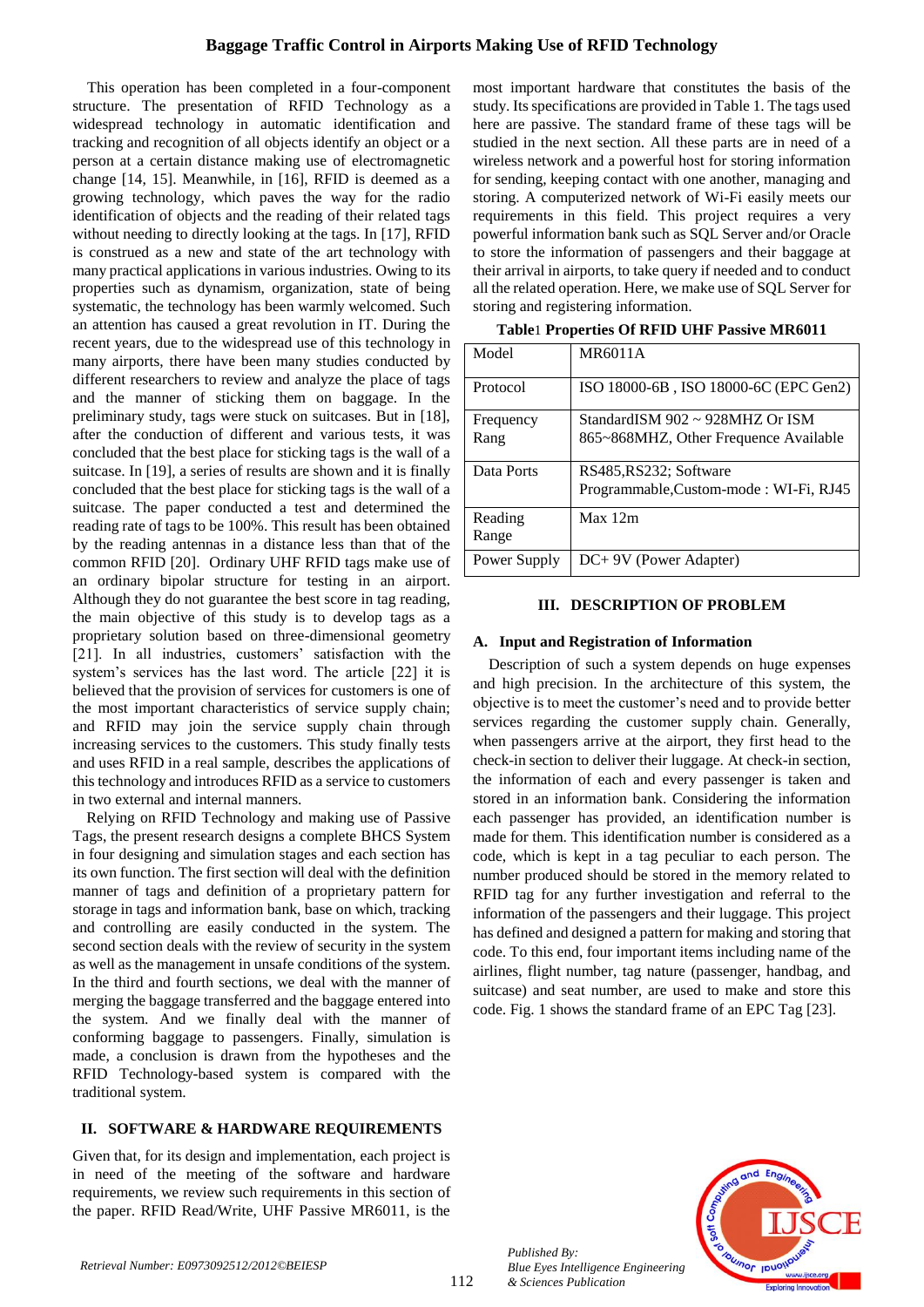| $\mathbf{v}$<br>Header | $T^{\ast}$<br>Filter | $\sim$<br>Company<br>Pref <sub>1X</sub> | $\mathbf{r}$<br>Ref<br>ttem | $\sim$<br>Serial<br>Number | Reserved                          |
|------------------------|----------------------|-----------------------------------------|-----------------------------|----------------------------|-----------------------------------|
| $^{\circ}$ 1<br>8 bits | b <sub>1</sub> ts    | $\sim$ 1<br>bits                        | $\mathbf{I}$<br>bits<br>71  | 40<br><b>bits</b>          | $2\pi$<br>b <sub>1</sub> ts<br>∠⊣ |

### **Figure 1 Data allocation for a** 96**bit EPC standard**

In the present study, the first eight bits, that is, Header is defined as the nature of the tag. The amount of (00111111) is, for instance, stored in the system. Meanwhile, handbag is the very luggage a passenger may carry with themselves into the plane. In this model, the amount (01111111) is introduced in the system. In order to separate different natures and to easily access them for each passenger, the amount (11111111) is stored in the memory of the tag. A related sample is shown in Fig. 2.



**Figure** 2 **Header Identifies a Baggage Tag**

As a result, one can grasp the nature of a tag by referring to Header. In the next 12 bit entitled Company Prefix, the airline

name is entered. The amount (01111100111) being equivalent to number 999, is, for instance, defined for Mahan Airline. These bits are defined as the sample shown in Fig. 3.

| $\sim$<br>$+$<br>-------- |  |  |  |  |  |  |  |  |  |  |  |
|---------------------------|--|--|--|--|--|--|--|--|--|--|--|
|                           |  |  |  |  |  |  |  |  |  |  |  |

**Figure** 3 **Company Prefix Identifies a Airline Ticketing number**

Finally, in the section of Serial Number, flight number and seat number are introduced to the system. This section has 40 bits, from right, the first 12 bits are stored as flight number and the second ten bits as passenger seat number. Flight No. 1087 of Mahan Airline and Seat No. 25A are shown as an example in Fig. 4.

| Serial Number                                              |             |               |  |  |  |  |  |  |
|------------------------------------------------------------|-------------|---------------|--|--|--|--|--|--|
|                                                            | Seat Number | Flight Number |  |  |  |  |  |  |
|                                                            |             | $\Omega$      |  |  |  |  |  |  |
| Figure 4 Serial Number Identifies a Seat and Flight Number |             |               |  |  |  |  |  |  |

## **B. Security of System**

One of the most important sections of each system is its security and control in case of occurrence of any insecure situation in the system. In the intended system, after the making of tags and the sticking of them to baggage, passengers' baggage is passed through a box including four RFID Readers. In case of the specifications related to baggage not confirmed in the system, such baggage is returned to the previous stage and its tag is studied and a new tag is stuck to it if necessary. As a routine, all suitcases should be passed through EDS System to observe their contents. This process is conducted in the intended system as well. In case of any insecure condition, the related suitcase should be directed to the manual control section. And if the problem persists, the said suitcase should be taken out of BHCS.

#### **C. Merging the baggage transferred**

One of the most important operations in BHCS is to merge the transfer bags with the arriving bags at the first section. The transferred bags should be passed through RFID Readers so as to make sure of lack of any problem with them. The routine trend conducted in the previous stages should also be conducted for such bags. Finally, considering the information stored in their tags, the merging operation is carried out.

#### **D. Conforming suitcases to passengers**

One of the problems of airlines is the mistaken transfer of a bag and or the boarding of a passenger without their baggage being loaded in the transport system. Such a problem has caused many financial losses and huge time is wasted to obviate such a problem in airports. Many delays are the result of such problem in the traditional system. With the intended system being used, a passenger and his/her bags can be easily controlled and observed during a flight as the information related to each passenger and his/her baggage is stored in the related tags and each passenger has a separate tag with a special number, which is stuck to all his/her bags. If a passenger boards in but their baggage is not loaded or mistakenly taken by another passenger, the system instantaneously informs the controller and this problem is removed quickly. As RFID Readers are used in all sections of an airport, the path of passengers and their baggage is thoroughly monitored and tracked. Traceability in BHCS Cycle is one of the most important specifications of RFID Tags. The earlier stages are thoroughly elucidated in Fig. 5.



*Published By:*

*& Sciences Publication*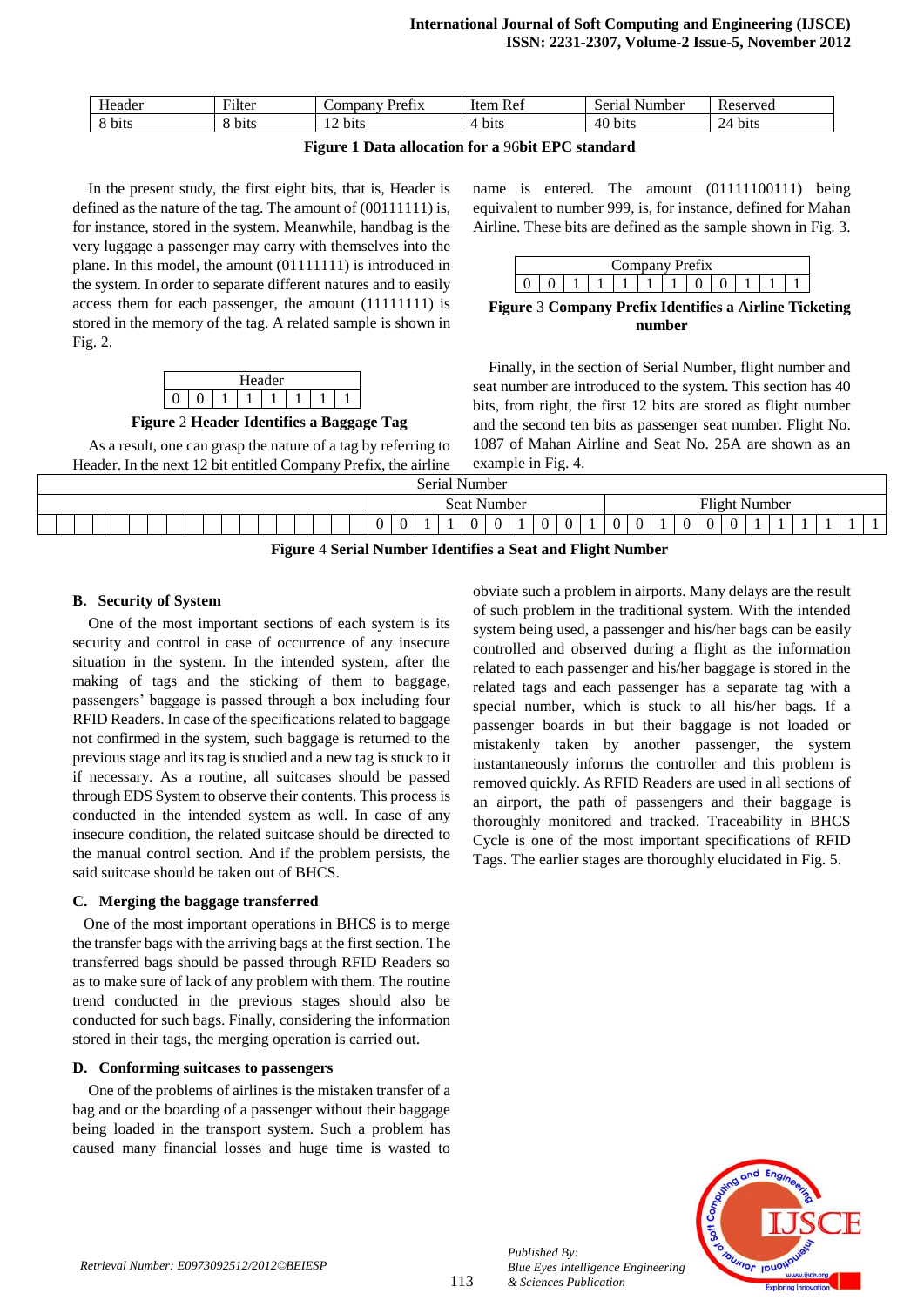## **Baggage Traffic Control in Airports Making Use of RFID Technology**





## **IV. SYSTEM EFFICIENCY TEST**

Here, simulation has been used to obtain the system productivity and efficiency considering the hypotheses of the problem. In this simulation, it has been tried to simulate all components of a BHCS System together with the rates of existing errors and their runtime in a real environment. The results are then analyzed. In this problem, 300 bags are produced with a monotonous distribution and randomly in the system. According to what was stated in this research, four RFID Readers are located in a compartment over a conveyor belt with a 5% error and the service time of Ts=0.001. In a real system, the places allocated to RFID Readers were studied. And in this simulation, these readers were used in three places, two before and one after EDS, in order to obtain the number of out-of-service baggage.

A reader was used before loading in order to make sure that both passenger and their baggage have boarded.This is the vital point of the system. The rate of queue defined in the system is indefinite; and a monotone function with parameters 20 & 40 is used in the system  $(O_s=UNFRM(20,40))$ . Finally, Average waiting time obtained together with the parameters

defined and the service rate of its components for the system is shown in Fig. 6.



**Figure 6 Averaging Waiting Time**



*Published By:*

*& Sciences Publication*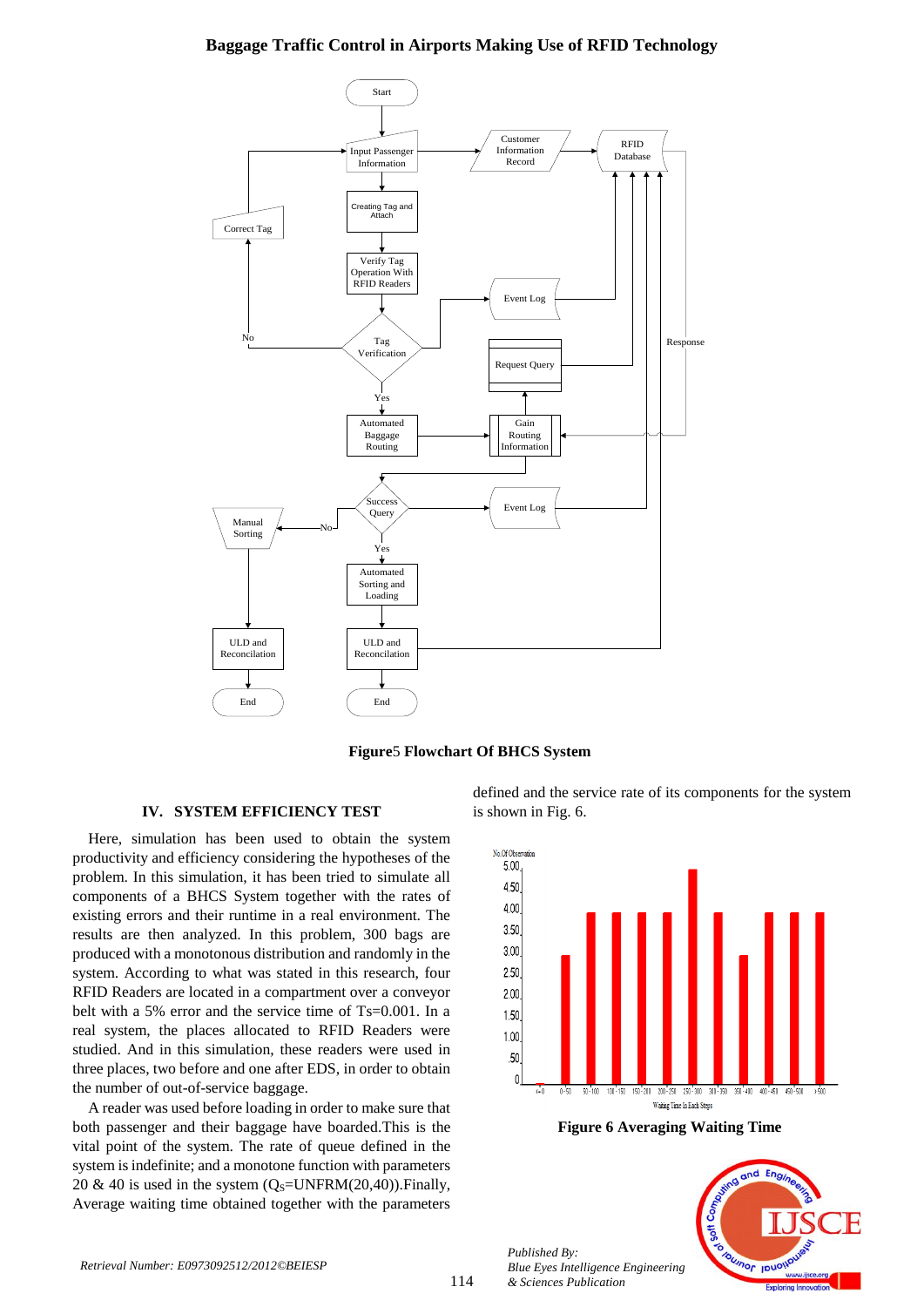The efficiency of RFID Readers is one of the most important parameters for the system. The efficiency rate of one of these readers is shown in Fig. 7.



**Figure 7 Performances of RFID Readers**

As a relatively appropriate error percentage is allocated to this system, acceptable efficiency has been obtained for the samples observed. In order to obtain the efficiency of this reader, the number of the bags passing through this reader as well as the number of active entities on the system is required. By dividing these two factors and obtaining its percentage, the efficiency rate of the reader can be obtained.

## **V. CONCLUSION**

RFID Technology is one of the most popular technologies used in various industries of today. The main objective of designing the intelligent BHCS System is to convey the input data to the system output with the least error coefficient and decreased cost in the system. For example, in a traditional system, a barcode check requires manpower's precision and patience and in the absence of these two parameters, the main objective of the system will not be realized. In a designed system whose most important property is to track objects and men by intelligent tags, prevention of any loading delay, traceability of baggage and passengers in an airport and during the flight are underlined. By upgrading the present systems into intelligent ones in an airport, not only are the abovementioned advantages provided, but the airport security is highly promoted. This way, any insecurity in the system will be very easily tracked and reported to the system. Other important advantages of these systems include the saving of time, shorter queues, easier traceability and provision of passenger's security, which have changed an airport into a friendly and more convenient place for the passengers. This study presents a new model with four parameters for storing the information of passenger and baggage in the memory of a tag, which is used to track the intended entity in the whole system. The tag nature is one of the information stored in the memory for more easily tracking. With this option, one can find out the type of the tag stuck (passenger, handbag or suitcase). To define such a pattern help the system simplify the traceability and identification processes. In the present systems studied so far, only the name of a plane together with a accidentally made code are stored in a tag. It is true that the pursuit and tracking are carried out, but the nature of the pursued factor is not determined. The use of appropriate number of RFID Readers in all over the airport for easier checking and pursuing are among the main factors, which have been studied in the conducted simulation. The paper has dealt with the whole system from the arrival of passengers and their baggage at an airport up to the time of their boarding and loading in four sections. One of the most important sections of the system is the boarding of passengers and the loading of their baggage into a plane and if a passenger boards a plane but their baggage is not loaded in that plane or vice versa, that plane will not receive the flight permission. As a result, the design of the permissible error rate at the vital point of a system is of very high importance.

BHCS System is very comprehensive and important a system in the airline industry and a lot of works should be done and state of the art technologies are required to achieve highest customer satisfaction. RTFID Technology together with nervous networks to learn part of the airport works and to simplify the operation of the system is another novel idea, which may be one day used in this industry.

#### **REFERENCES**

- 1. "IATA 2010 annual report," Int. Air Transport Assoc., Montreal, QC, Canada, 2010 [Online]. Available: http://www.iata.org/pressroom/Documents/IATAAnnualReport2010. pdf.
- 2. "Improving Airport Operations and Security with RFID", Motorola industry brief – ref: World AirTransport Statistics, 2008.
- 3. A.Khosravi, S.Nahavandi, D. Creighton,"Interpreting and Modeling Baggage Handling System as a System of Systems", ICIT '09 Proceedings of the 2009 IEEE International Conference on Industrial Technology, Pages 1-6, and ISBN: 978-1-4244-3506-7, 2009.
- 4. Michael Johnstone, Doug Creighton, and Saeid Nahavandi, Senior Member, IEEE,"Status-based Routing in Baggage Handling Systems: Searching Verses Learning", IEEE TRANSACTIONS ON SYSTEMS, MAN, AND CYBERNETICS—PART C: APPLICATIONS AND REVIEWS, VOL. 40, NO. 2 MARCH 2010.
- 5. Janson Hui "RFID in Airports Baggage and Passenger Tracking", 188 – Intro to RFID June 8, 2008.
- 6. L. Riley. IATA Introduces RFID Standard for BaggageTags Annual industry savings projected at US\$760 Million. [Online].Available: http://www.iata.org/pressroom/briefings/2005-11-18-01.htm (2005, Nov. 18).
- 7. The History of RFID Technology. RFID Journal.www.rfidjournal.com/article/articleview/1338/1/129/. Accessed July, 2008. ALOK MISHRA, Deepti Mishra "APPLICATION OF RFID IN AVIATION INDUSTRY: AN EXPLORATORY REVIEW", .Traffic and Transportation, Vo; 22, 2010, No. 5, 363-372.
- 8. F.A. Radio Frequency Identification Technology in the Department of Defense Supply Chain —Now and Future. Presented at Research Opportunities in Radio Frequency Identification (RFID) Transportation Applications Conference, October 17-18, 2006.
- 9. Erdem, E. Application of RFID Technology for Quality Management in Production and Distribution of Frozen Food Products. Presented at Research Opportunities in Radio Frequency Identification (RFID) Transportation Applications Conference, October 17-18, 2006.
- 10. Hont, S. 2001. The Cutting Edge of RFID Technology and Applications for Manufacturing and Distribution, Texas Instrument TIRIS White Paper.
- 11. Curtin, J., Kauffman, R. J., Riggins, F. J. Making the "MOST" out of RFID Technology: A Research Agenda for the Study of the Adoption, Usage, and Impact of RFID, Information Technology and Management, 8 (2), pp. 87-110, 2007.
- 12. T.Zhang, Y.Ouyang, Y.He,"Traceable Air Baggage Handling System based on RFID tags in the airport", Journal of Theoretical and Applied Electronic Commerce Research,Vol 3 , Aipril 2008 , 106-115.
- 13. T.Zhang, Y.Ouyang, Y.He,"Traceable Air Baggage Handling System based on RFID tags in the airport", Journal of Theoretical and Applied Electronic Commerce Research,Vol 3 , Aipril 2008 , 106-115.



*Published By: Blue Eyes Intelligence Engineering & Sciences Publication*